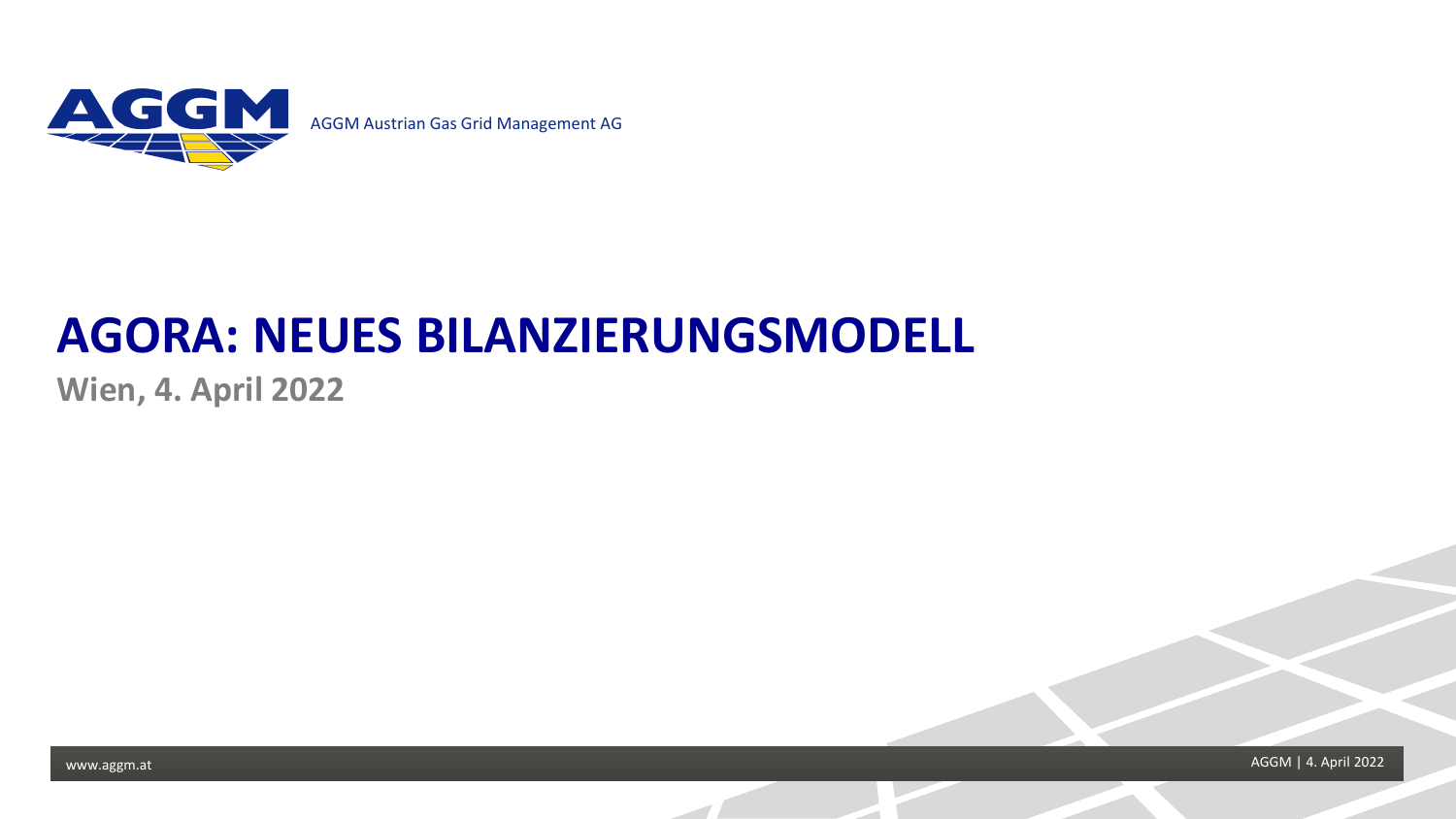

AGGM Austrian Gas Grid Management AG

- BEGRÜßUNG UND THEMENEINFÜHRUNG, VORSTAND, AGGM
- GRUNDZÜGE DES NEUEN BILANZIERUNGSMODELLS, E-CONTROL
- DIE NEUE AGGM-PLATTFORM, AGGM
- DATENBEREITSTELLUNG UND NOMINIERUNGSMANAGEMENT, AGGM
- AGENDA:<br>
BEGRÜßUNG UND THEMENEINFÜHRUNG, VORSTAND, AGGM<br>
GRUNDZÜGE DES NEUEN BILANZIERUNGSMODELLS, E-CONTROL<br>
DIE NEUE AGGM-PLATTFORM, AGGM<br>
DATENBEREITSTELLUNG UND NOMINIERUNGSMANAGEMENT, AGGM<br>
UPDATE BILANZIERU • **UPDATE VIRTUELLER HANDELSPUNKT UND EEX CEGH GASBÖRSE, CEGH**
	- UPDATE BILANZIERUNGSSTELLE, AGCS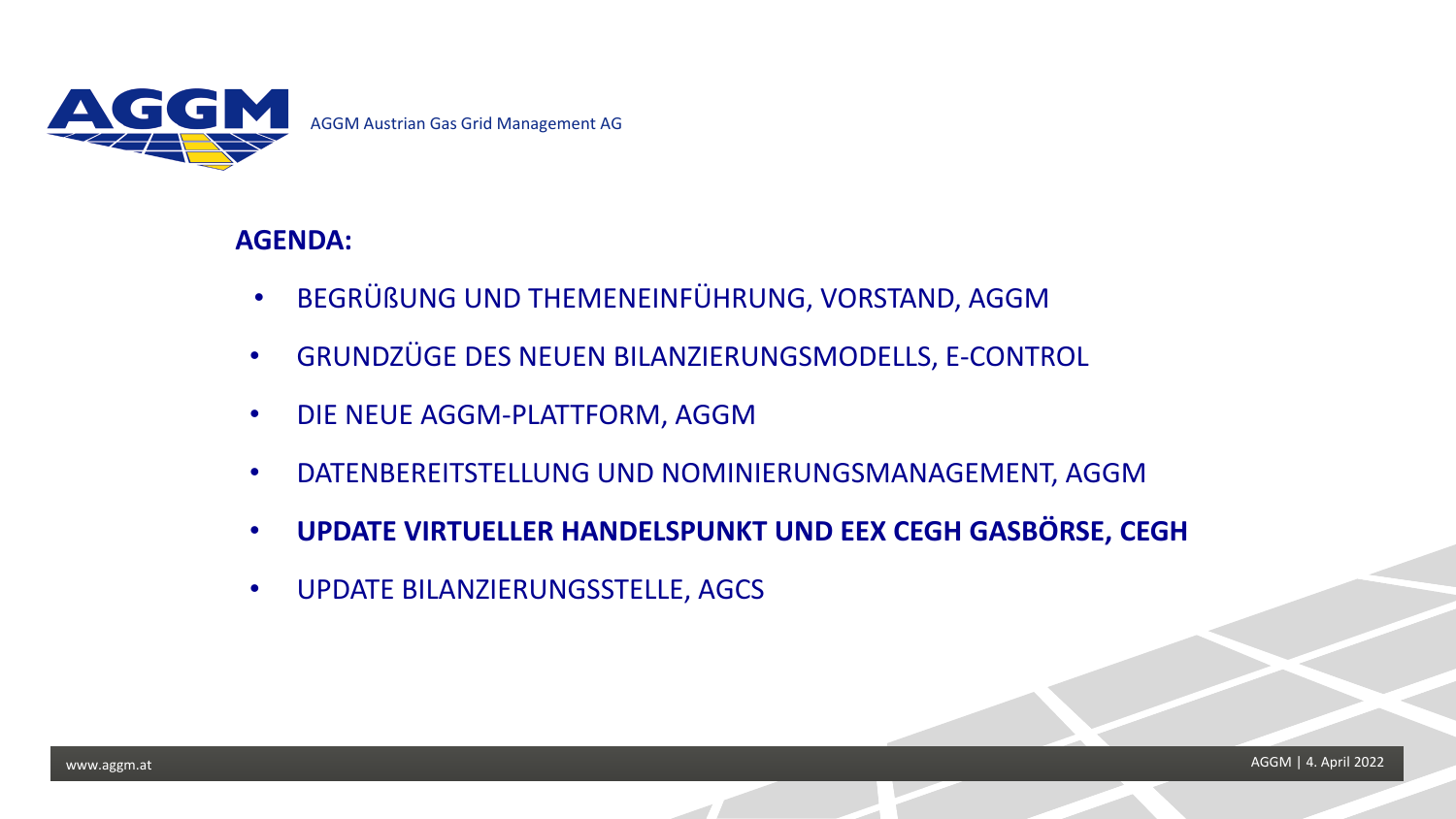**Central European Gas Hub AG**





**4 April 2022**

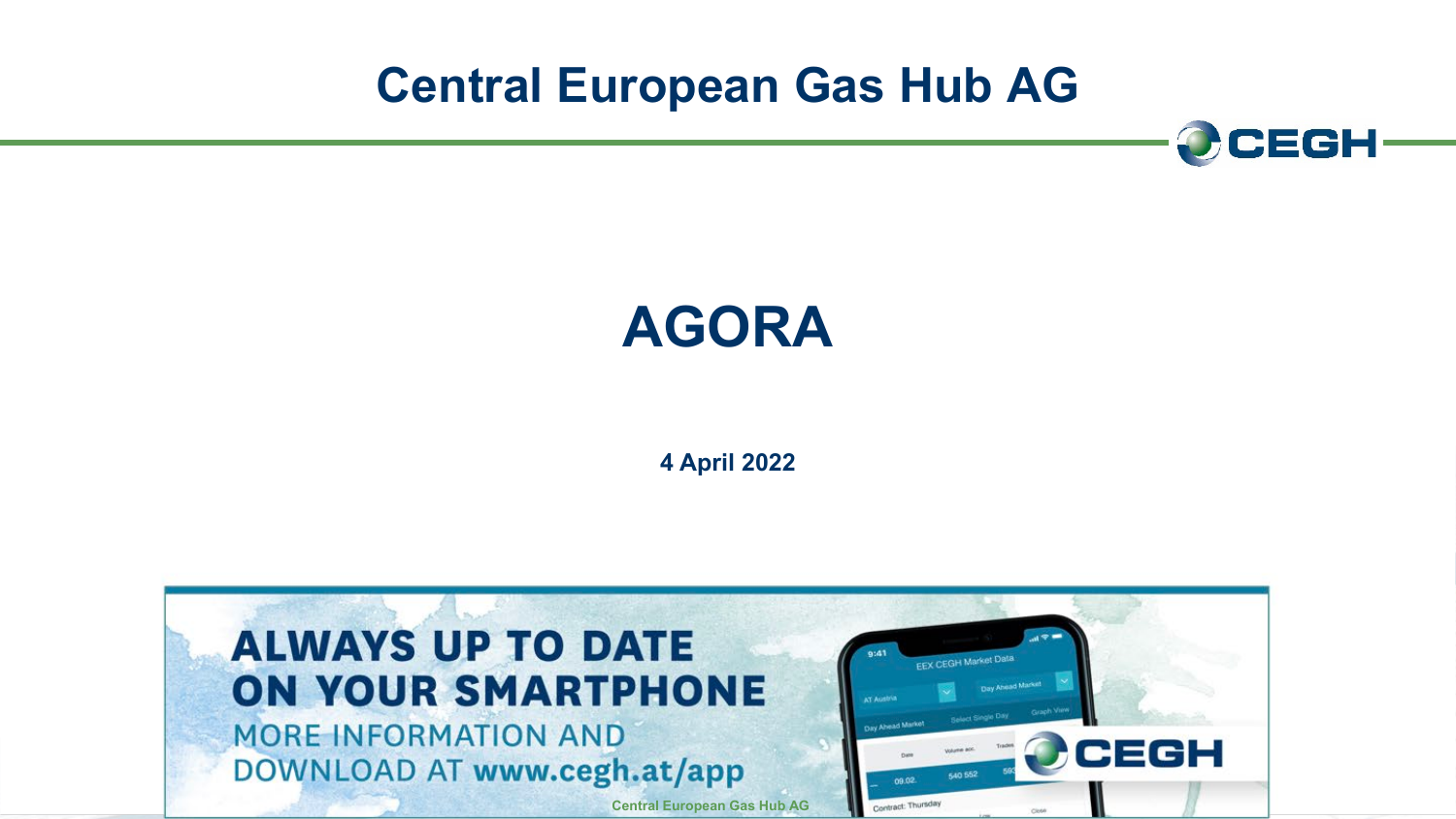



# **1. Update CEGH-VTP and EEX CEGH market developments**

2. New Balancing Model Austria

3. CEGH GreenGas Platform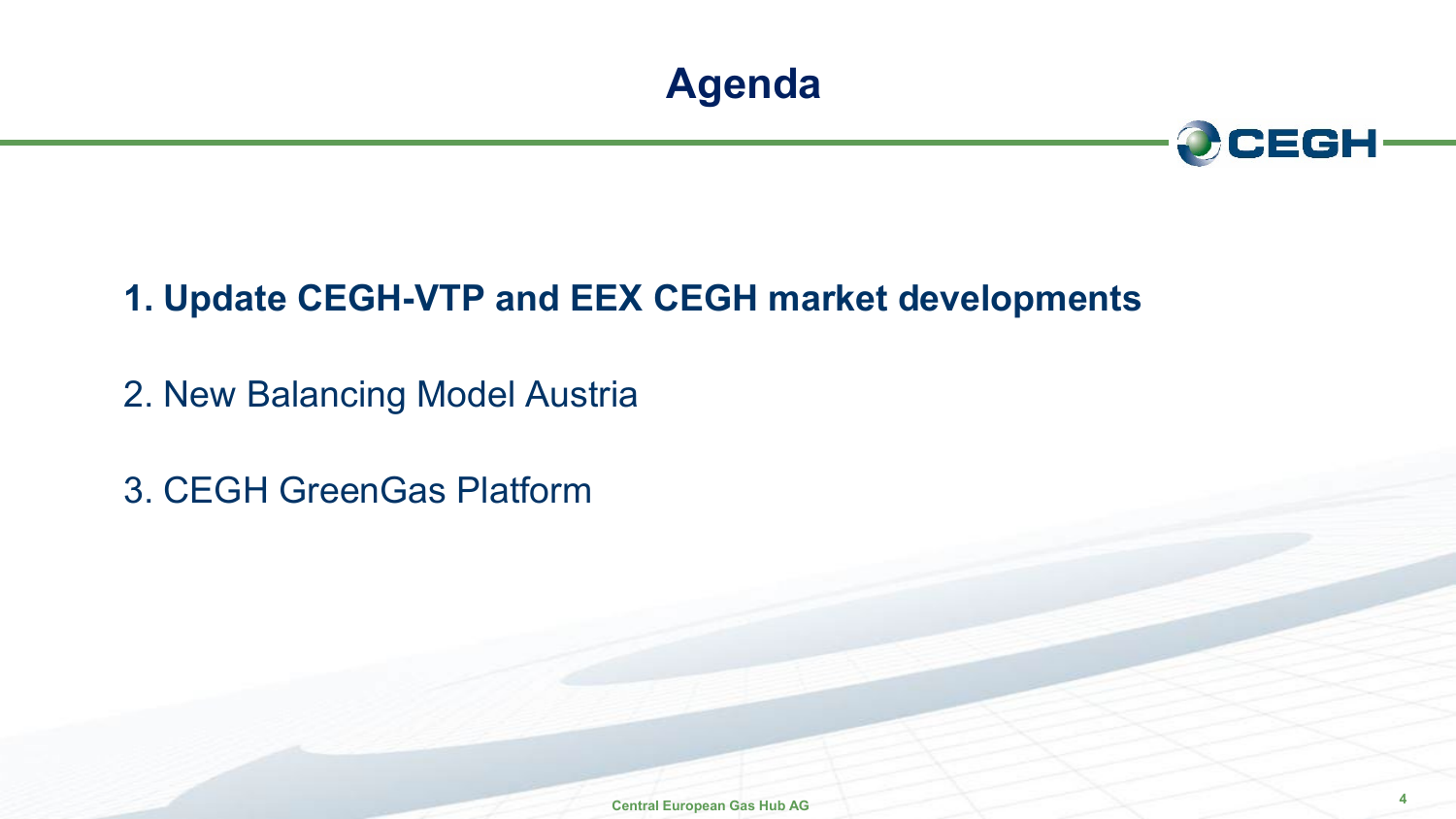# **CEGH Volume Development 2021**



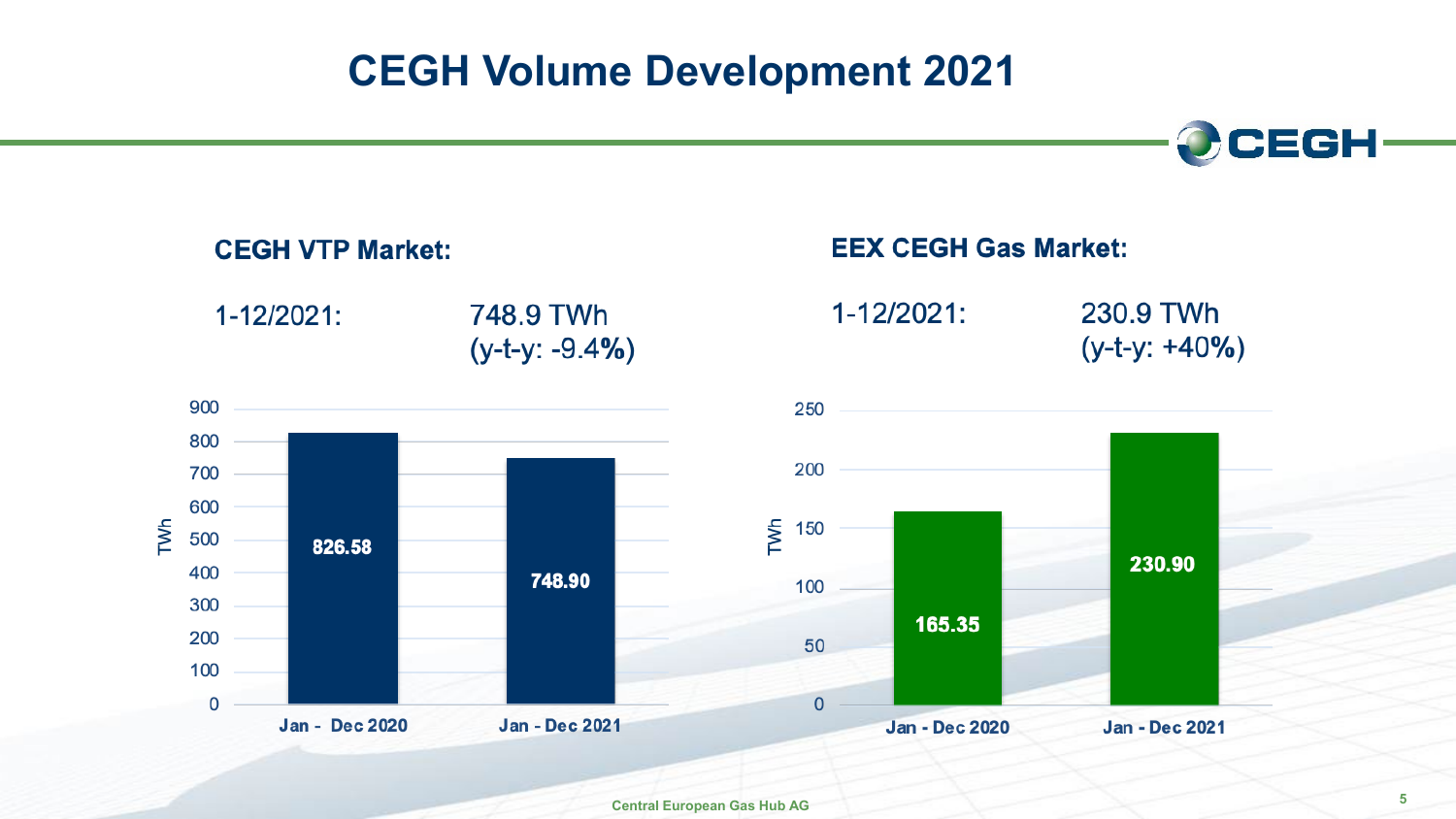# **CEGH Volume Development 2022**



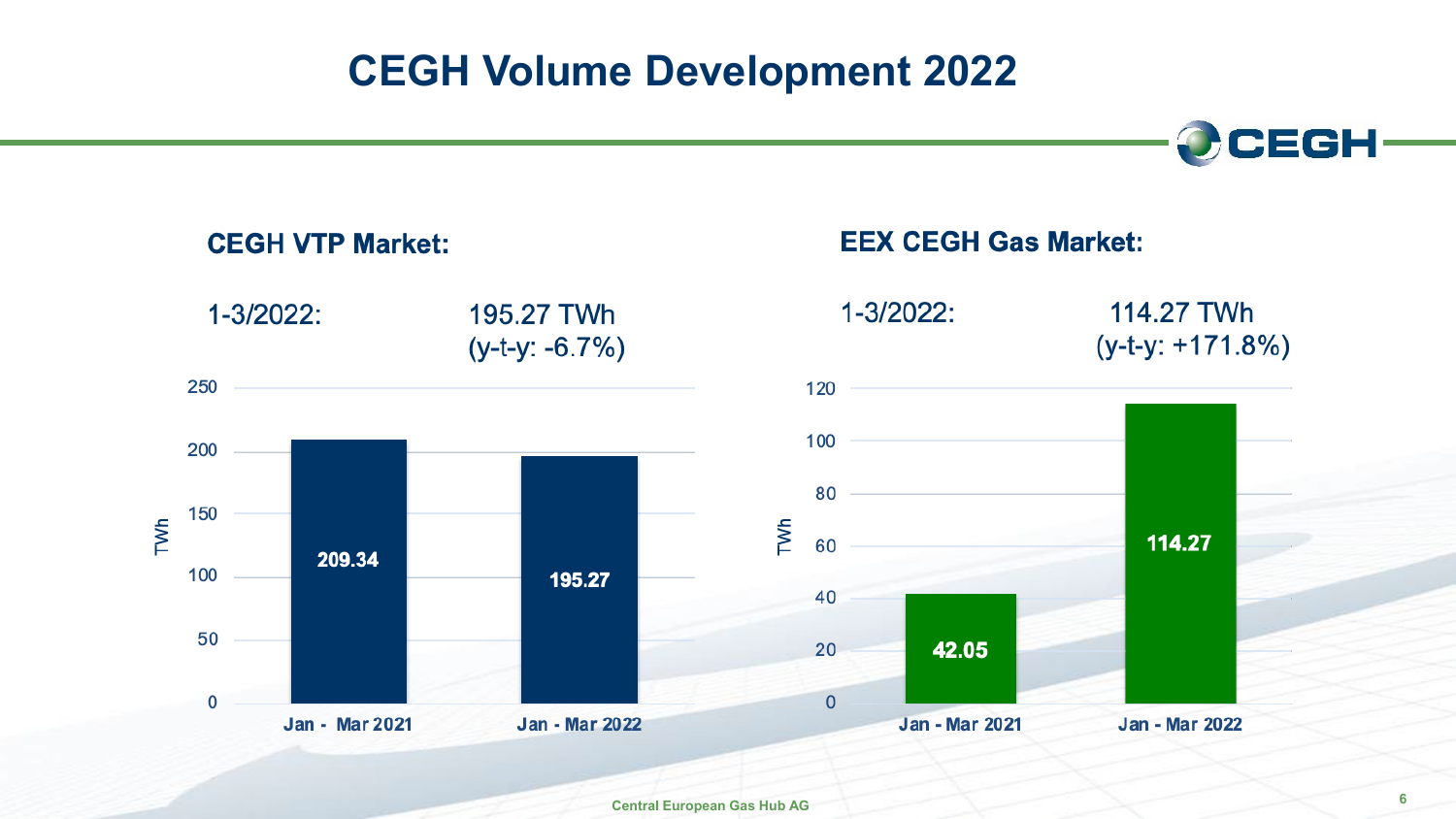# **EEX CEGH Austrian Gas Market: Current price situation**



OCEGH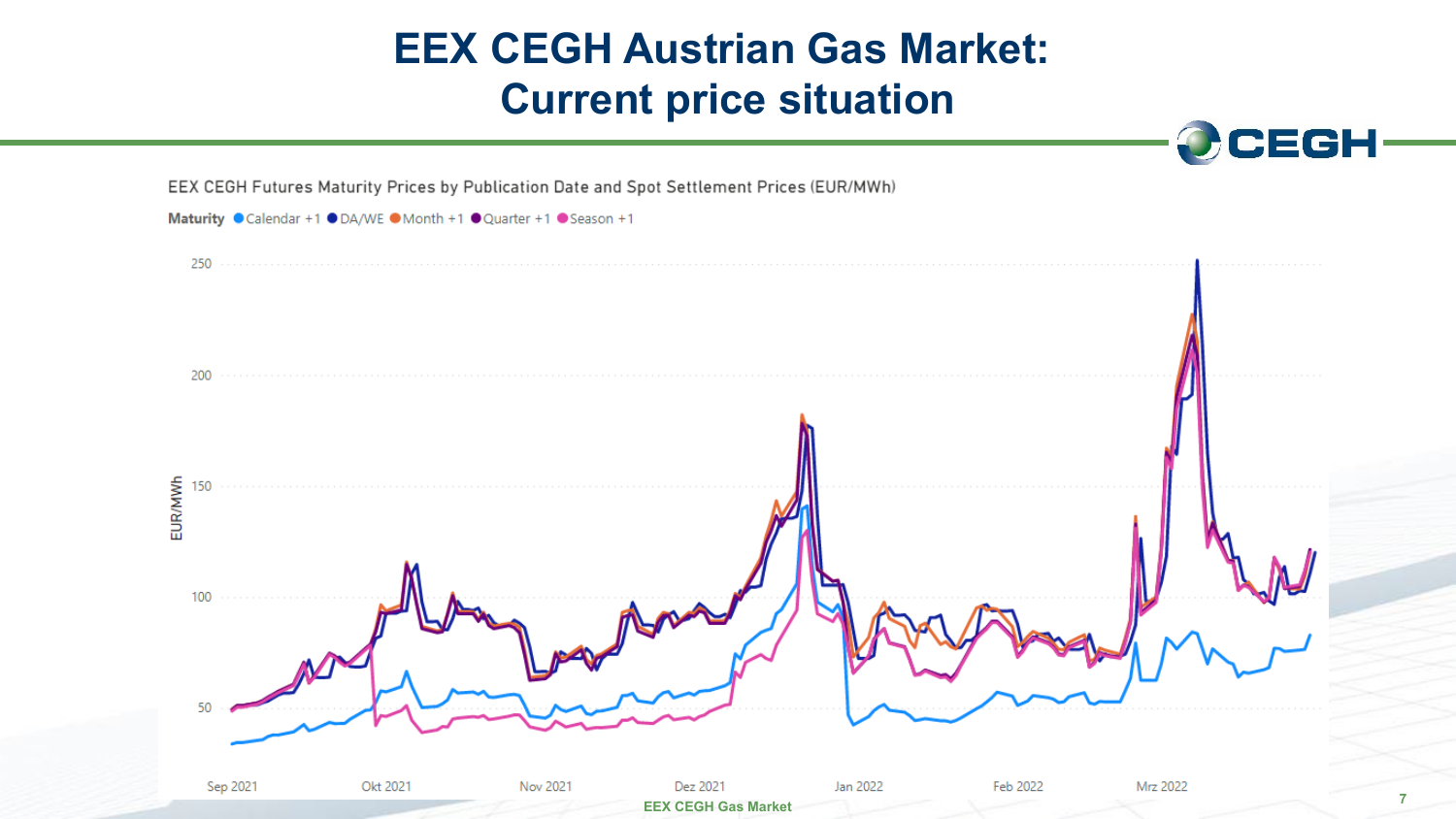# **EEX CEGH Austrian Gas Market since Dec 2016**

OCEGH

| 58<br>56<br>54<br>52<br>50<br>■ Day ahead & Wkend<br>$\blacksquare$ Within day                                                                                                                                                                                                                                                                      | All-time high<br>03.2022                |
|-----------------------------------------------------------------------------------------------------------------------------------------------------------------------------------------------------------------------------------------------------------------------------------------------------------------------------------------------------|-----------------------------------------|
| 48<br>$\frac{46}{44}$<br>■ Futures Market                                                                                                                                                                                                                                                                                                           |                                         |
| 40<br>3834<br>3320<br>3220<br>2222<br>2222<br>3<br><b>Launch PEGAS</b><br><b>CEGH Markets</b><br>12.2016<br>16<br>14<br>11<br>10<br>6<br>6<br>12.2016<br>06.2018<br>03.2018<br>09.2018<br>12-2018<br>03.2019<br>062019<br>062020<br>09.2017<br>09.2019<br>12.2019<br>03.2020<br>06.2017<br>122017<br><b>122020</b><br>03.2017<br>09.2020<br>03.2021 | 09.2021<br>03.2022<br>12-2021<br>062021 |
| <b>EEX CEGH Gas Market</b>                                                                                                                                                                                                                                                                                                                          |                                         |

**TVh**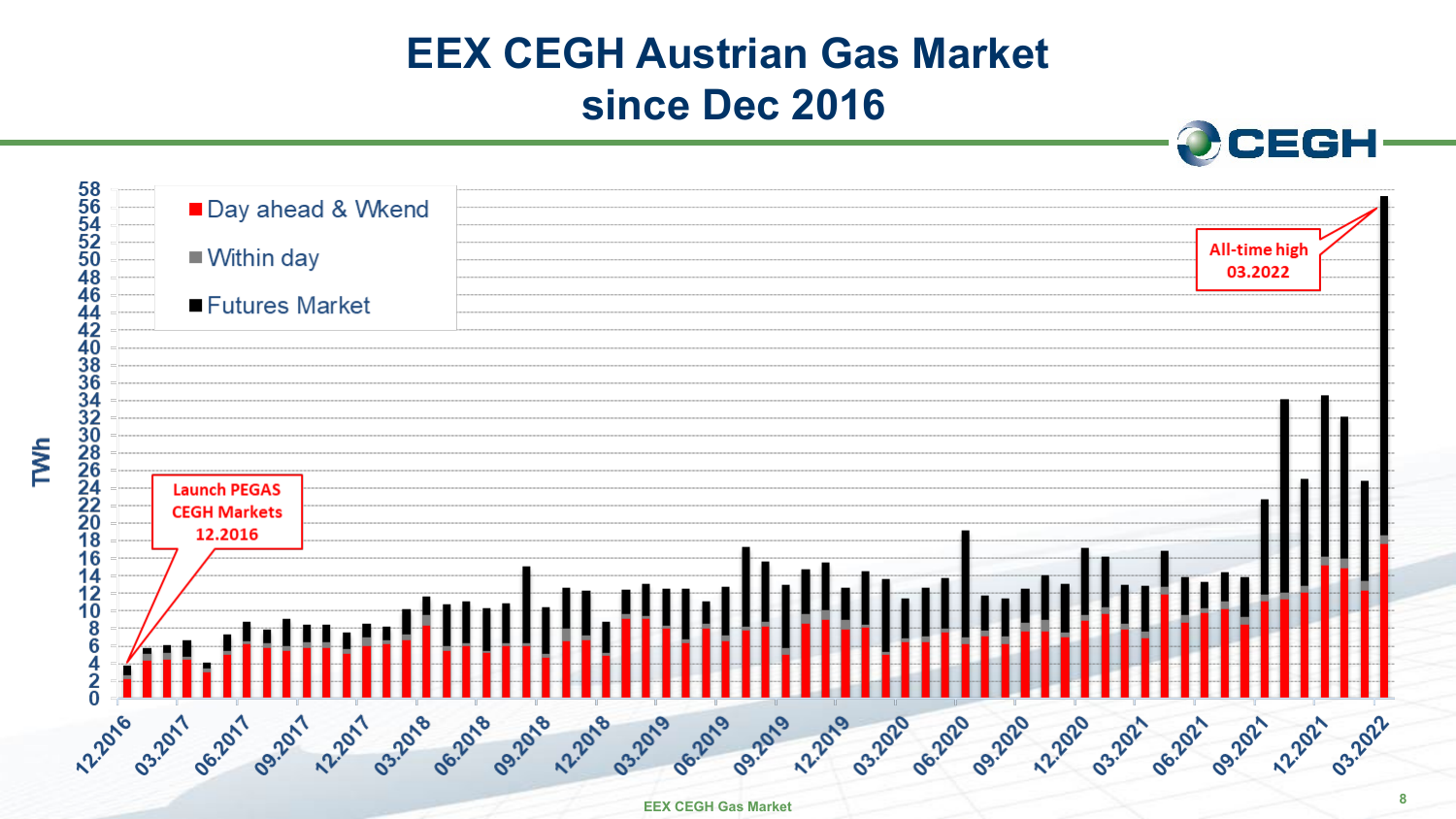# **Changes to EEX CEGH Gas Exchange**

CEGH

- **Changes on EEX CEGH Gas Exchange for Balancing New (1 October 2022)**
	- Abolishment of "hourly-auction" on the Within-day market
	- Switch from auction to continuous trading mode
	- **Additional new locational spread** products available for trading on the within-day market (spot):
		- CEGH VTP/TTF
		- CEGH VTP/THE
		- CZ VTP/CEGH VTP

## **Adjustment of EEX Gas Exchange Rules & Regulations**

- EEX will revoke the current authorization of the Market Area Manager to trade in the name and on behalf of unbalanced Balance Group Responsible Parties (BGRPs), by an amendment to the applicable rules.
- This change will be communicated by EEX in a "Market Notice".
- Gas exchange members (BGRPs) do not have to sign any new contracts with EEX and/or ECC.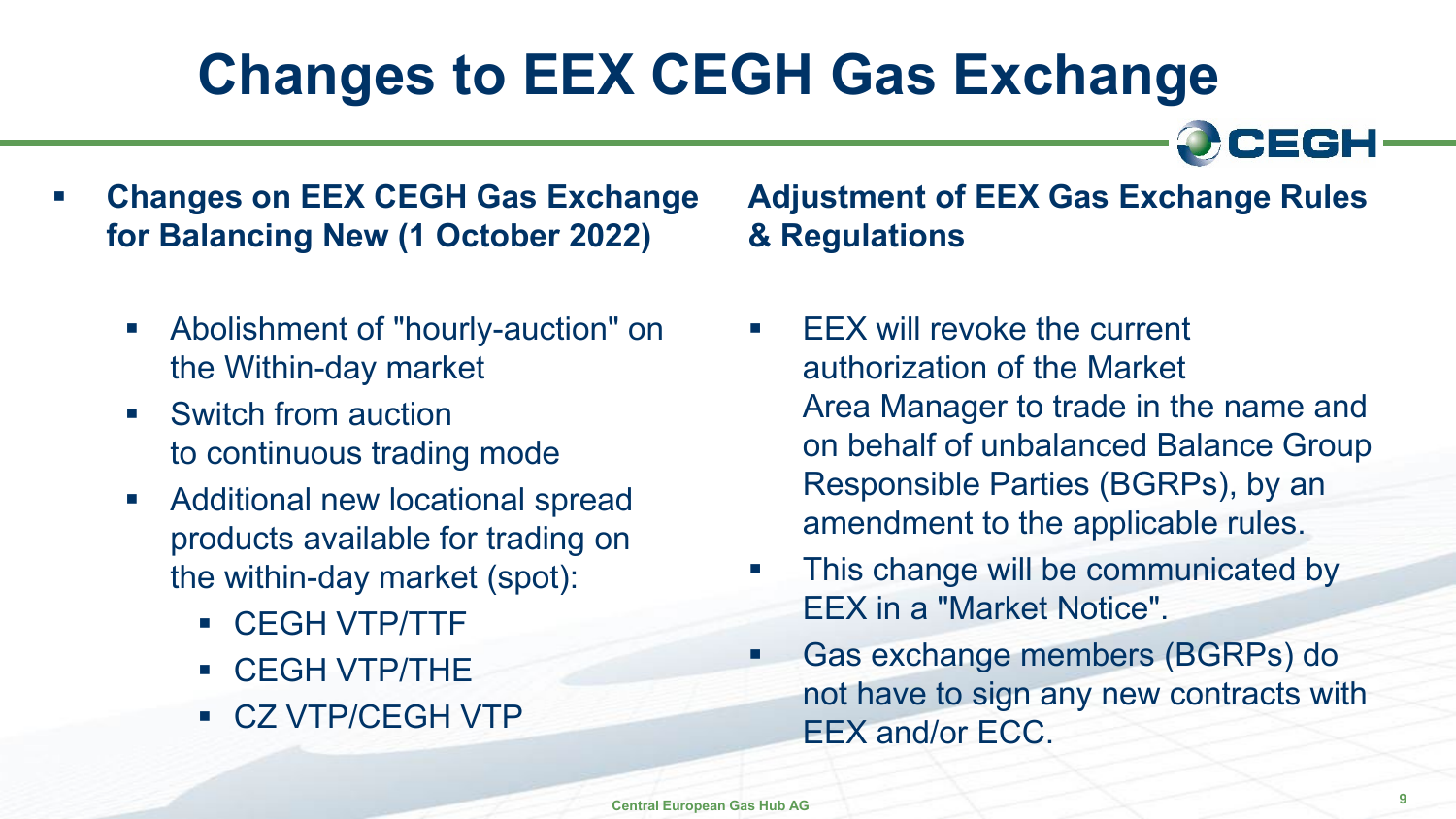



# 1. Update CEGH-VTP and EEX CEGH market developments

# **2. New Balancing Model Austria**

2.1. Changes on EEX CEGH Exchange **2.2. Changes on CEGH General Terms & Conditions**

3. CEGH GreenGas Platform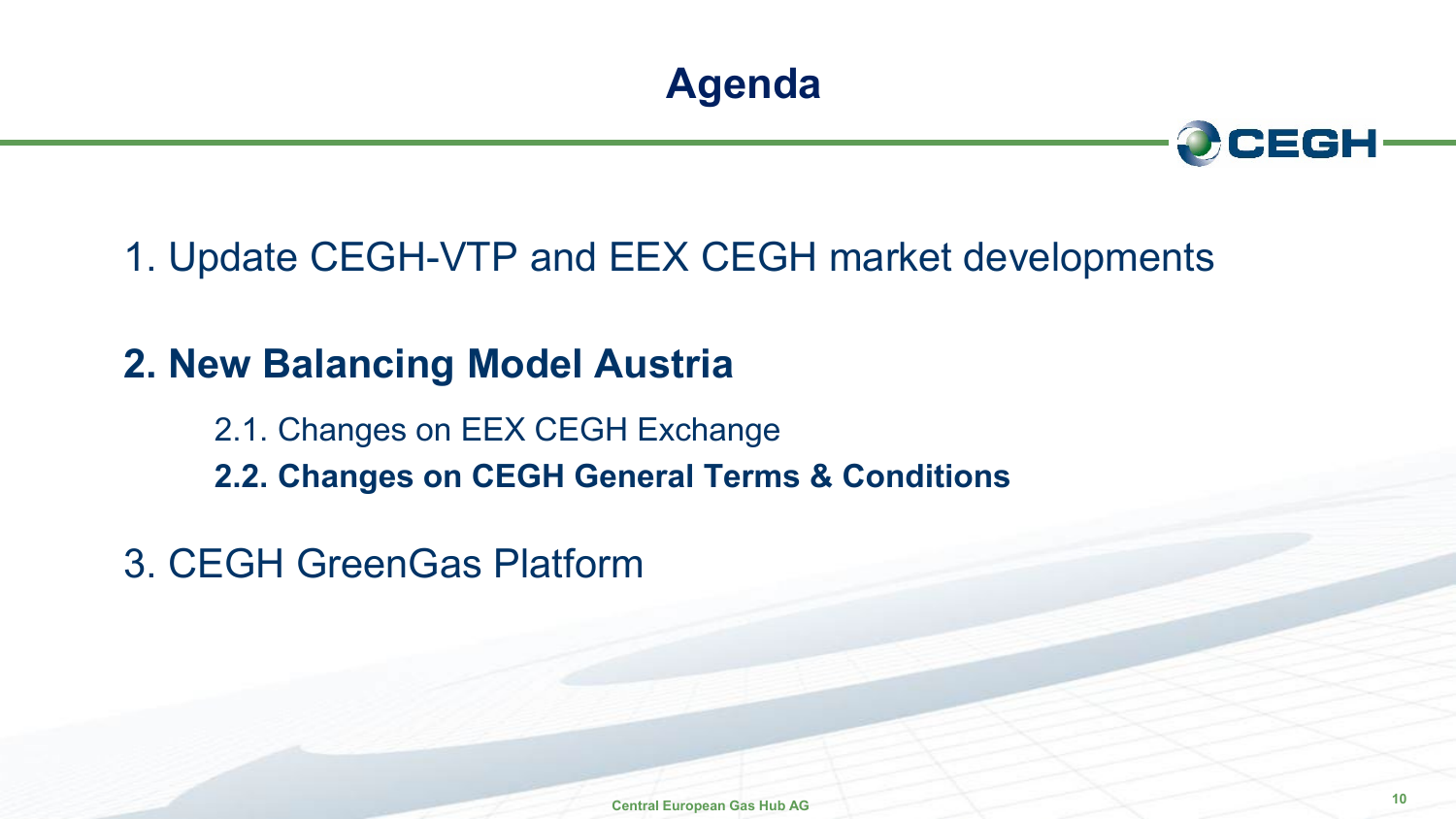# **Changes to CEGH General Terms & Conditions 1 (2)**

### **Amendments to CEGH General Terms and Conditions (GTCs)**

- Amendments to the CEGH GTCs are required for the implementation of the new Balancing Model according to the "GMMO-VO 2020". These amendments concern the following:
	- CEGH GTCs
	- **Appendix B: Operating Procedures**
- **Overview Version / Process & Timeline**
	- Current Version CEGH GTCs: v1.7
	- **New Version CEGH GTCs: v1.8**
	- Market consultation: changes will be subject to a public consultation; the documents for the consultation are published on the CEGH website.
	- Entry into force of new GTCs, after approval by E-Control: 1 October 2022

**CEGH**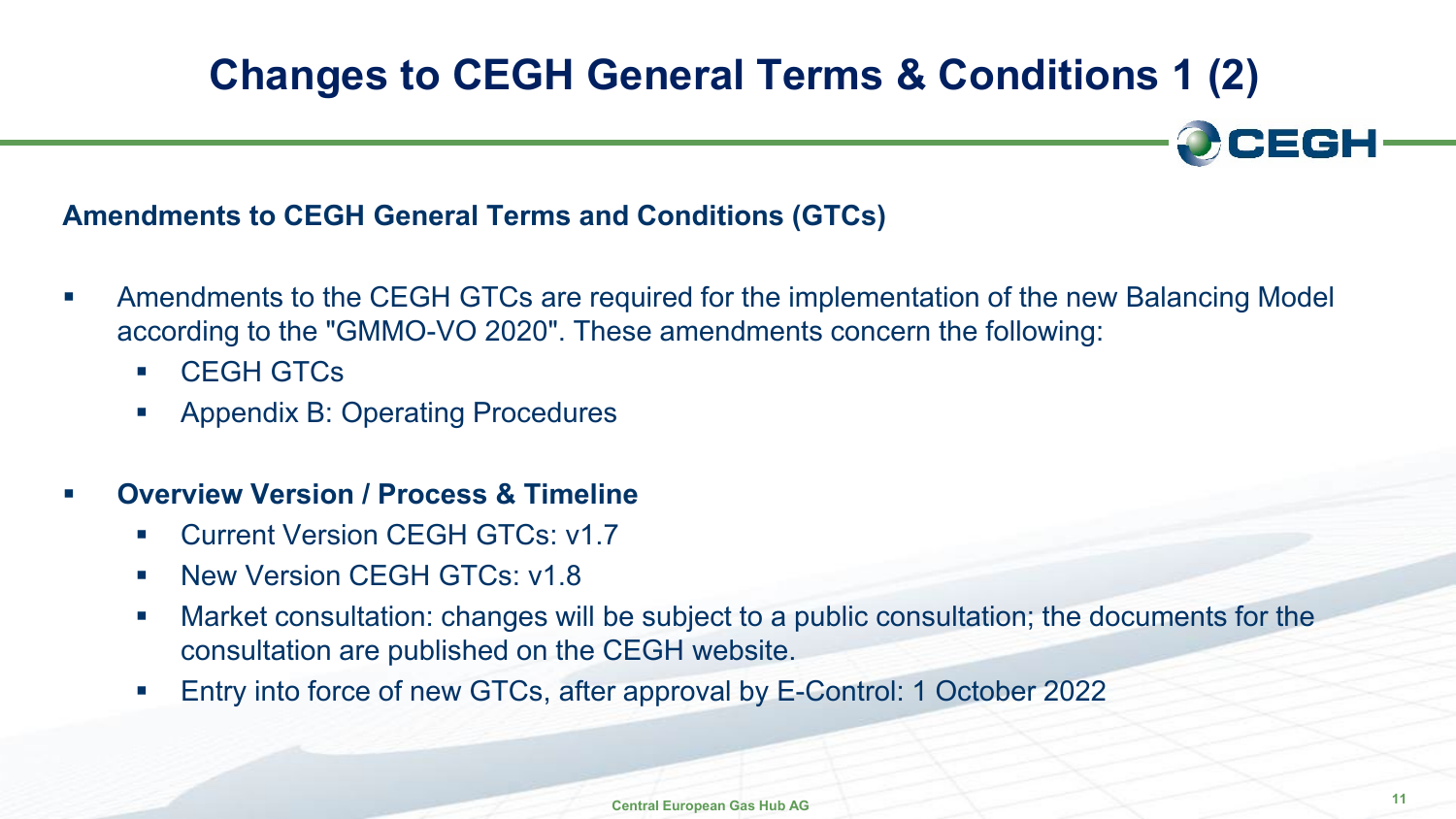# **Overview on Changes CEGH General Terms & Conditions**



### **CEGH GTCs**

- Legal framework: Art. 1.3, etc.: legal reference update
- Exchange membership: Art 3: Abolition of mandatory (passive) membership for BGRPs on the EEX Gas Exchange due to the new Balancing Model

### **Appendix B: Operating Procedures**

- Communication: Deletion of fax as communication, due to lack of relevance
- Art. 1.7: Elimination of mandatory membership of BGRPs at EEX and ECC
- Art.1.7: Gas exchange members have to nominate a standard balance group (for exchange transactions)
- Art. 2.2: Adaptation of the provisions on the calculation of netted positions to the new balancing model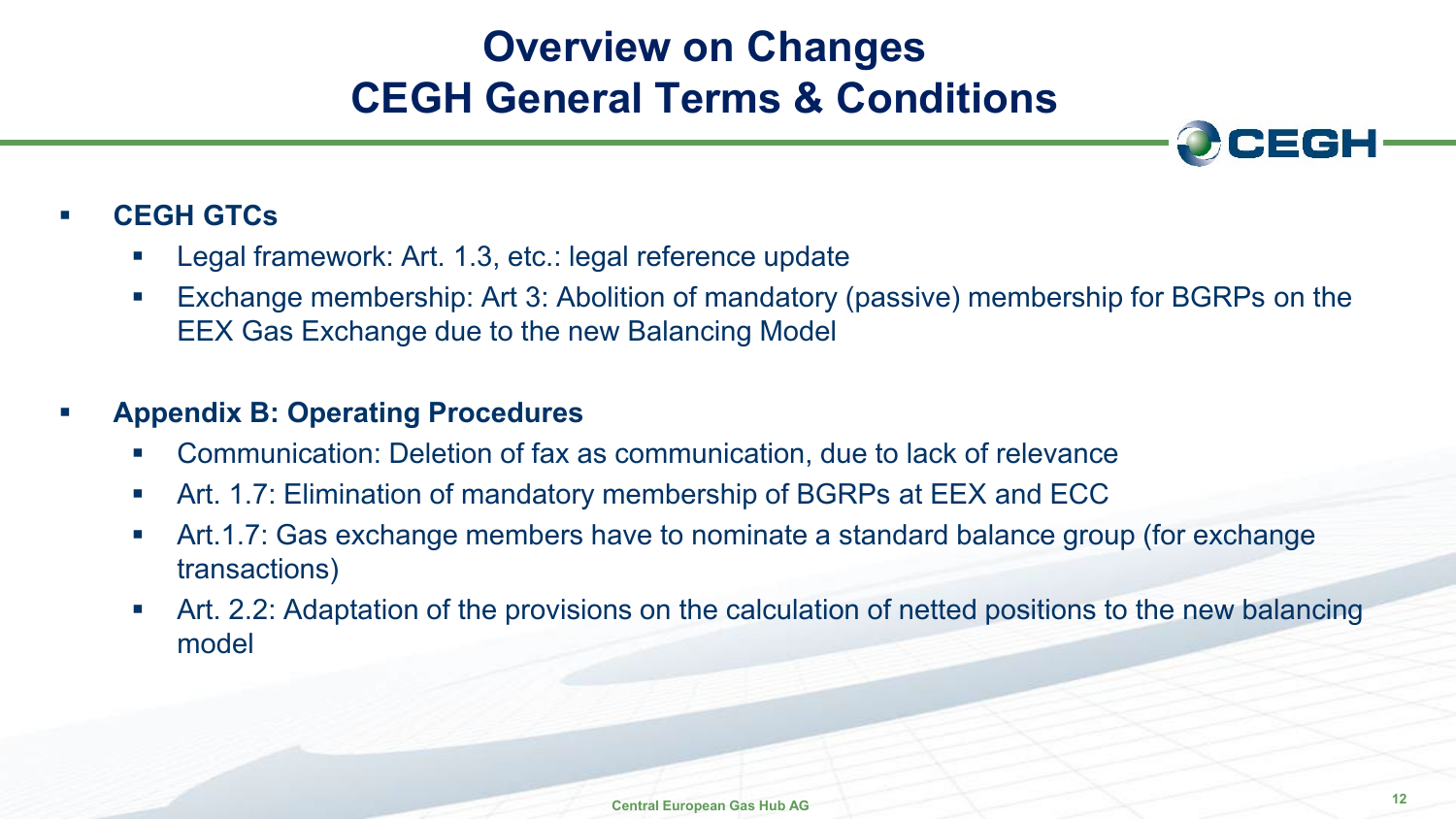



1. Update CEGH-VTP and EEX CEGH market developments

2. New Balancing Model Austria

2.1. Changes on EEX CEGH Exchange 2.2. Changes on CEGH General Terms & Conditions

**3. CEGH GreenGas Platform**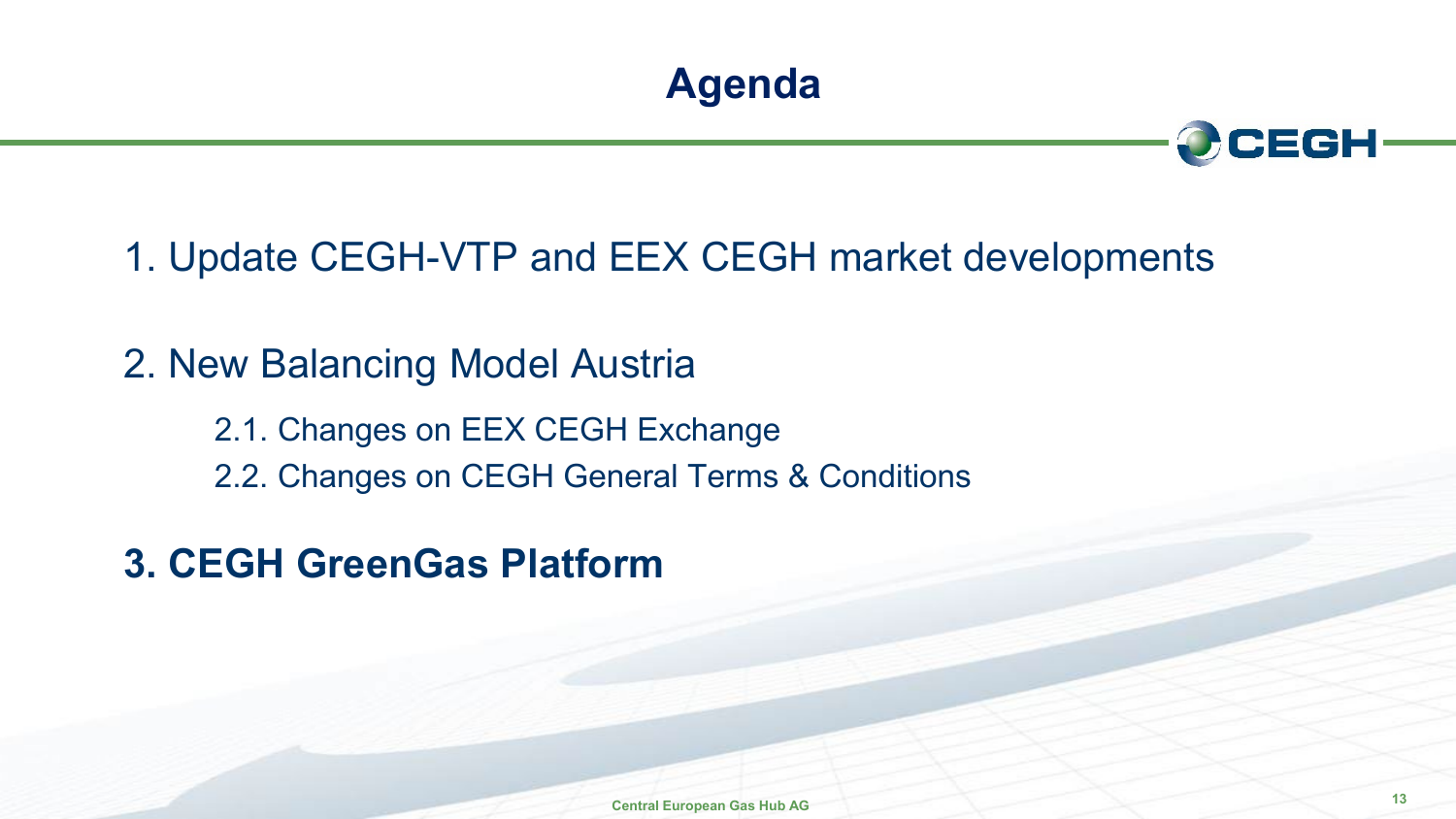# **CEGH GreenGas Platform for marketing of green gases, such as biogas and hydrogen, in Austria**

### **CEGH GreenGas Platform – Way to more transparency and liquidity**

- CEGH GreenGas Platform for marketing of green gases, such as biogas and hydrogen, in Austria
- Gradual expansion to Central and Eastern Europe is envisaged
- For a start, this platform will enable trading of biomethane, green hydrogen will follow once green hydrogen is available for trade
- Functionalities of CEGH GreenGas Platform will be expanded alongside the evolving green gas market
- CEGH offers the CEGH GreenGas Platform free of charge
- Easy participation for every interested company only registration required

### **Steps done:**

- Development of the CEGH GreenGas Platform based on market feedback in order to meet the current needs and wishes
- **Evaluation of existing green gas market**
- Based on market feedback, Bulletin board and Auction Platform as a starting point

**EGH**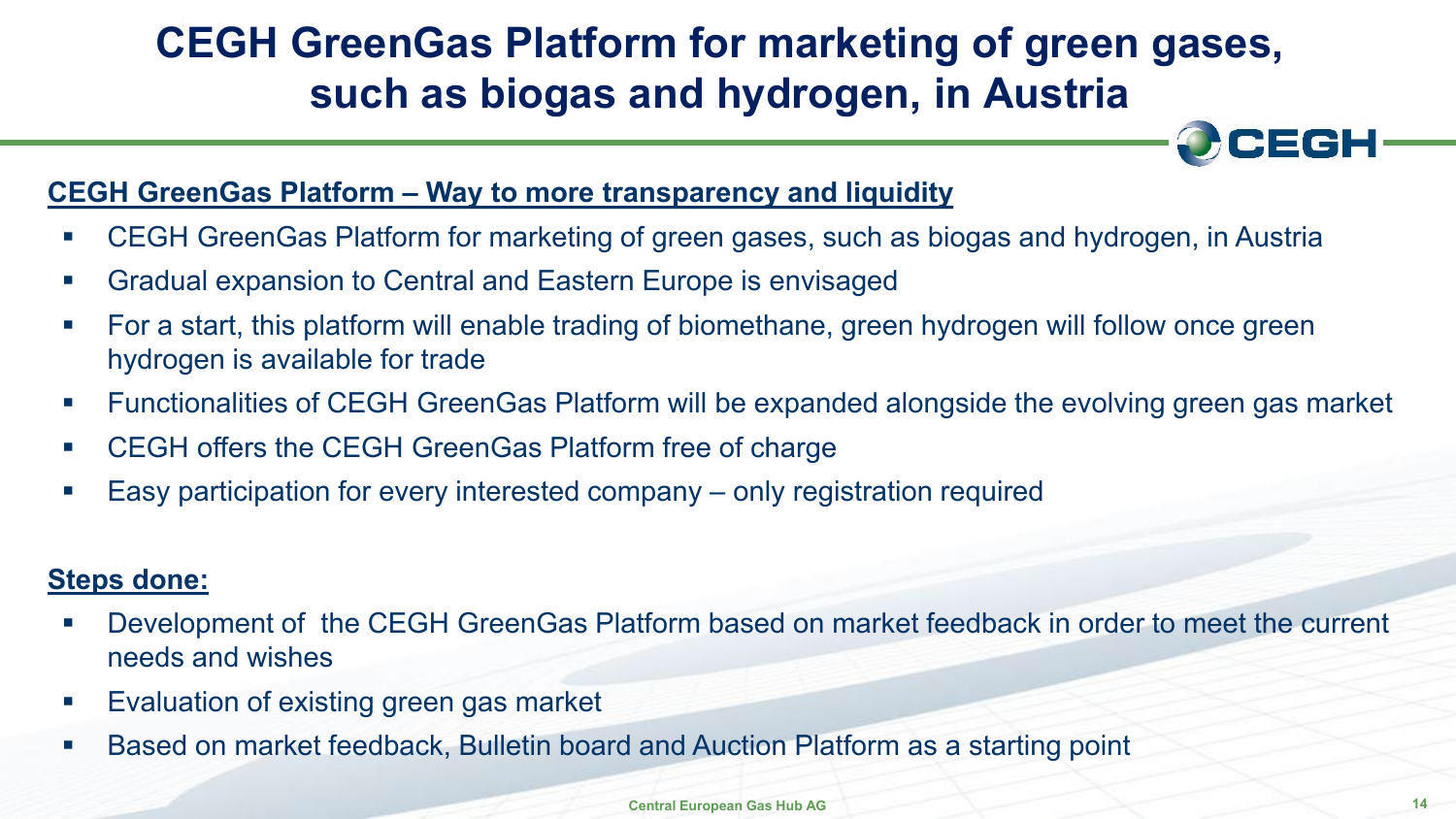Filter

Status  $\vee$  open

Company

Offer ID

Side

Registry

Certificate

Country

**CEGH** is offering the CEGH GreenGas Platform in German and English language

 CEGH GreenGas Platform "Users" can easily publish their Guarantee of Origins (GOs) or bio-methane volumes with or without the GOs (bid/ask) or can place bids/offers for existing offers via the CEGH GreenGas Platform



**CEGH**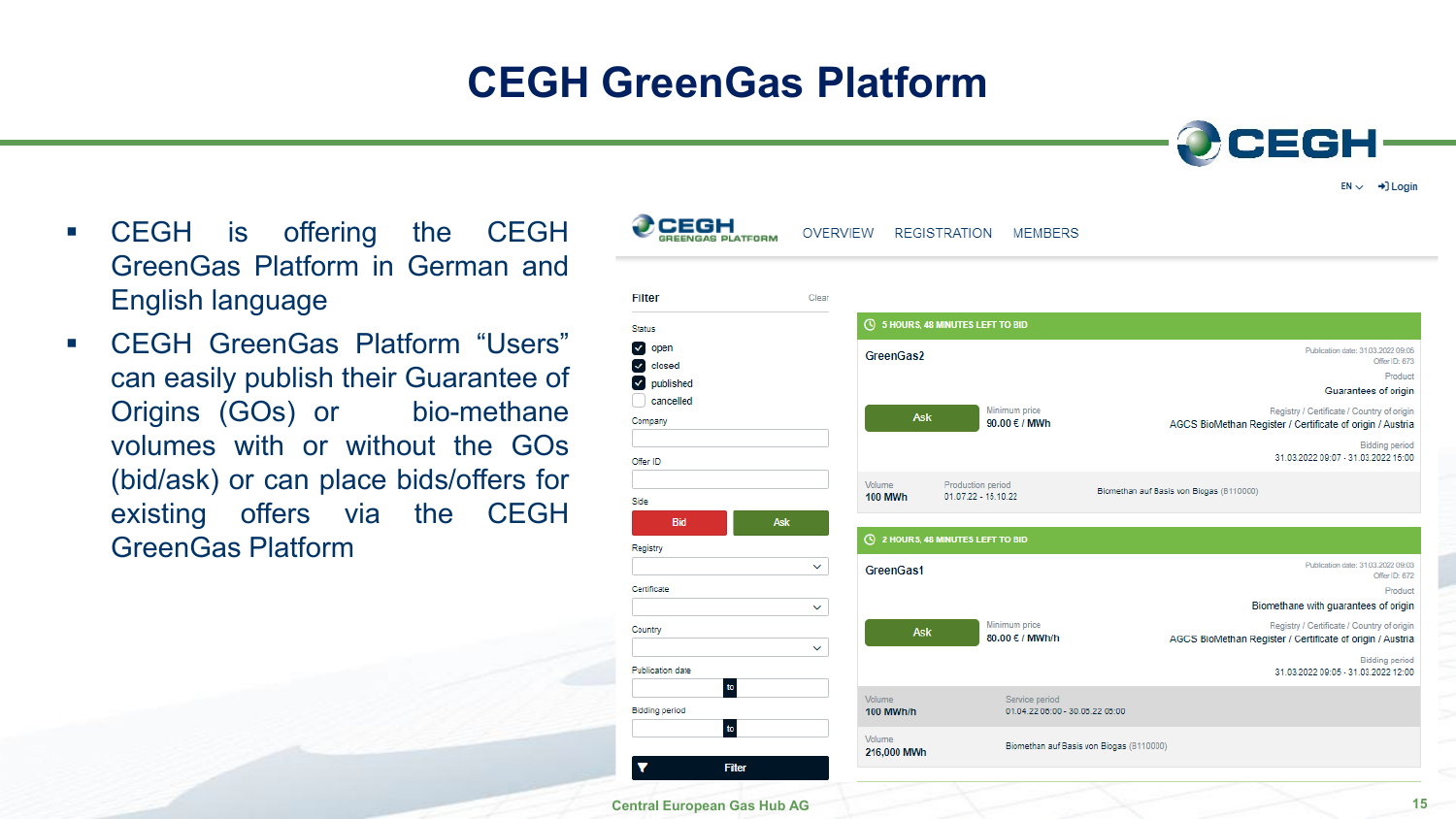Easy registration process so that everyone can participate.

2 possibilities:

- **Registration as "User" for active** participation on CEGH GreenGas Platform
- **Registration for "Publication Alert" to** get a notification via email in case new bid/ask offers are placed

When you register as "User", please provide proof of an existing registry membership in order to be able to participate in marketing activities for the corresponding registries.

| <b>JGAS PLATFORM</b>    | <b>OVERVIEW</b>                                                                                                                                                                                                                                                                                                                                                                       | <b>REGISTRATION</b><br><b>MEMBERS</b> |                                                                          |                                                           |              |  |
|-------------------------|---------------------------------------------------------------------------------------------------------------------------------------------------------------------------------------------------------------------------------------------------------------------------------------------------------------------------------------------------------------------------------------|---------------------------------------|--------------------------------------------------------------------------|-----------------------------------------------------------|--------------|--|
| Registration            |                                                                                                                                                                                                                                                                                                                                                                                       |                                       |                                                                          |                                                           |              |  |
|                         |                                                                                                                                                                                                                                                                                                                                                                                       | ✓<br>User<br>to participate in offers | <b>Publication alert</b><br>receive information about<br>upcoming offers |                                                           |              |  |
| 1. Company details      |                                                                                                                                                                                                                                                                                                                                                                                       |                                       | 2. User details                                                          |                                                           |              |  |
| EIC (optional)          |                                                                                                                                                                                                                                                                                                                                                                                       |                                       | Title (optional)                                                         |                                                           |              |  |
|                         |                                                                                                                                                                                                                                                                                                                                                                                       |                                       |                                                                          |                                                           |              |  |
| Name                    |                                                                                                                                                                                                                                                                                                                                                                                       | <b>First Name</b>                     |                                                                          |                                                           | Surname      |  |
|                         |                                                                                                                                                                                                                                                                                                                                                                                       |                                       |                                                                          |                                                           |              |  |
| Street                  |                                                                                                                                                                                                                                                                                                                                                                                       | Email                                 |                                                                          |                                                           |              |  |
|                         |                                                                                                                                                                                                                                                                                                                                                                                       |                                       |                                                                          |                                                           |              |  |
| Zip Code                | City                                                                                                                                                                                                                                                                                                                                                                                  |                                       | Country code                                                             | Phone number (optional - +43 / 999 / 999999)<br>Area code | Phone number |  |
| Country                 |                                                                                                                                                                                                                                                                                                                                                                                       | Language                              |                                                                          |                                                           |              |  |
|                         |                                                                                                                                                                                                                                                                                                                                                                                       | $\checkmark$                          | Englisch (EN)<br>v                                                       |                                                           |              |  |
|                         |                                                                                                                                                                                                                                                                                                                                                                                       | Password                              |                                                                          |                                                           |              |  |
|                         |                                                                                                                                                                                                                                                                                                                                                                                       |                                       |                                                                          |                                                           |              |  |
|                         |                                                                                                                                                                                                                                                                                                                                                                                       |                                       | Password verify                                                          |                                                           |              |  |
|                         |                                                                                                                                                                                                                                                                                                                                                                                       |                                       |                                                                          |                                                           |              |  |
|                         |                                                                                                                                                                                                                                                                                                                                                                                       |                                       |                                                                          |                                                           |              |  |
| 3. Registry memberships |                                                                                                                                                                                                                                                                                                                                                                                       |                                       |                                                                          |                                                           |              |  |
|                         | In order to be able to participate in offers on the GreenGas platform, the particular registries in which your company has a membership must be supplied.<br>The specified memberships will be checked and approved by CEGH after registration.<br>Subsequent entry or editing of registry memberships is possible at any time after registration under the menu item "Edit profile". |                                       |                                                                          |                                                           |              |  |
|                         |                                                                                                                                                                                                                                                                                                                                                                                       |                                       |                                                                          |                                                           |              |  |
| Add Registry membership |                                                                                                                                                                                                                                                                                                                                                                                       |                                       |                                                                          |                                                           |              |  |
|                         |                                                                                                                                                                                                                                                                                                                                                                                       |                                       |                                                                          |                                                           |              |  |
|                         | I have read the Terms of Use / Data Protection of the Platform and accept them.                                                                                                                                                                                                                                                                                                       |                                       |                                                                          |                                                           |              |  |
|                         |                                                                                                                                                                                                                                                                                                                                                                                       |                                       |                                                                          |                                                           |              |  |
| Register                |                                                                                                                                                                                                                                                                                                                                                                                       |                                       |                                                                          |                                                           |              |  |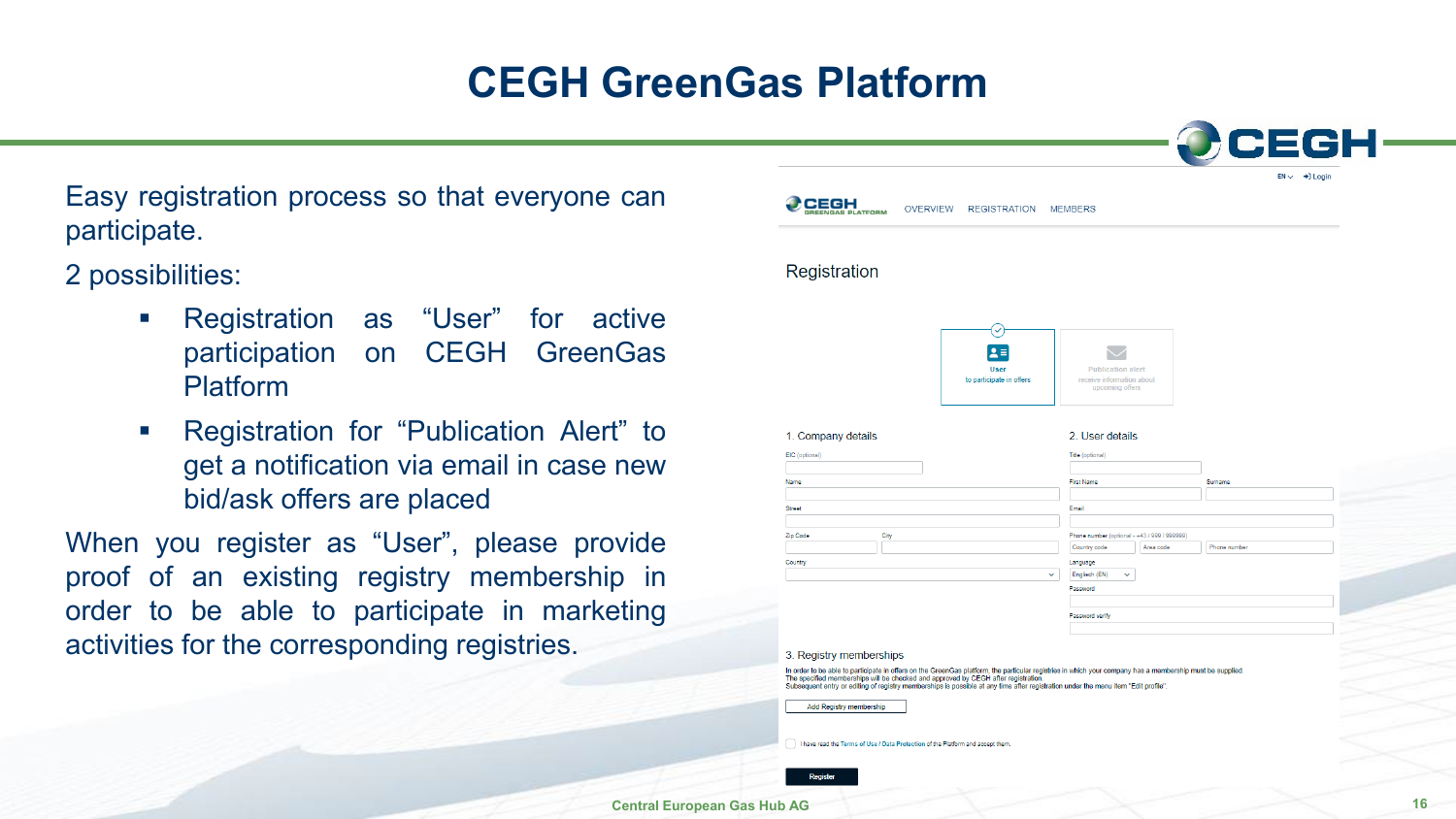### **Create offer:**

- Publication date
- **Bidding period** 
	- **Specified period (auction)**
	- **Until revoked (bulletin board)**
- **Upload contract details and the competitive** tendering procedure (mandatory)
- **Product details** 
	- **Specify if Guarantee of Origins (GOs), bio**methane volumes without GOs or biomethane volumes with GOs should be offered or asked
- Price information (optional)

|                                                                                                                                                          |                 |                                      |                | Welcome, Müller Bernd EN v % Edit profile [+ Logout                                                                       |                |  |
|----------------------------------------------------------------------------------------------------------------------------------------------------------|-----------------|--------------------------------------|----------------|---------------------------------------------------------------------------------------------------------------------------|----------------|--|
| сесн<br>LATFORM                                                                                                                                          | <b>OVERVIEW</b> | <b>CREATE OFFER</b>                  | <b>MEMBERS</b> |                                                                                                                           |                |  |
| Create offer                                                                                                                                             |                 |                                      |                |                                                                                                                           |                |  |
| 1. Basic Information                                                                                                                                     |                 |                                      |                |                                                                                                                           |                |  |
| Publication Date (Format: dd.mm.yyyy hh:mm)                                                                                                              |                 |                                      |                |                                                                                                                           |                |  |
| <b>Bidding period</b>                                                                                                                                    |                 |                                      |                |                                                                                                                           |                |  |
| Specified period (Format: dd.mm.yyyy hh:mm)<br>$\mathbf{t}$                                                                                              |                 |                                      |                |                                                                                                                           |                |  |
| until revoked<br>Notice (optional)                                                                                                                       |                 |                                      |                | <b>Documents</b>                                                                                                          |                |  |
|                                                                                                                                                          |                 |                                      |                | Q Choose file(s)                                                                                                          |                |  |
|                                                                                                                                                          |                 |                                      |                | Please upload a document describing the award procedure and any additional documents in PDF format (max. 5 MB file size). |                |  |
|                                                                                                                                                          |                 |                                      |                |                                                                                                                           |                |  |
| Side<br>Bid                                                                                                                                              | Ask             |                                      |                |                                                                                                                           |                |  |
| Product<br>Guarantees of origin                                                                                                                          | $\checkmark$    |                                      |                |                                                                                                                           |                |  |
| Registry<br><b>AGCS BioMethan Register</b>                                                                                                               |                 | Certificate<br>Certificate of origin |                | Country of origin<br>Austria                                                                                              |                |  |
| Bidder registry membership<br><b>AGCS BioMethan Register</b><br>To participate in this offer, bidders must be members of one of the selected registries. |                 |                                      |                |                                                                                                                           |                |  |
| TechCode                                                                                                                                                 |                 | Volume                               | Unit           | Production period                                                                                                         |                |  |
| (B100000) Biomethan                                                                                                                                      |                 | $\checkmark$                         | <b>MWh</b>     |                                                                                                                           | $\mathfrak{t}$ |  |
| 3 Price Details<br><b>Bid price</b><br>Unit<br>Minimum price (optional)<br>€ / MWh<br>Save                                                               |                 |                                      |                |                                                                                                                           |                |  |
|                                                                                                                                                          |                 |                                      |                |                                                                                                                           |                |  |

CEGH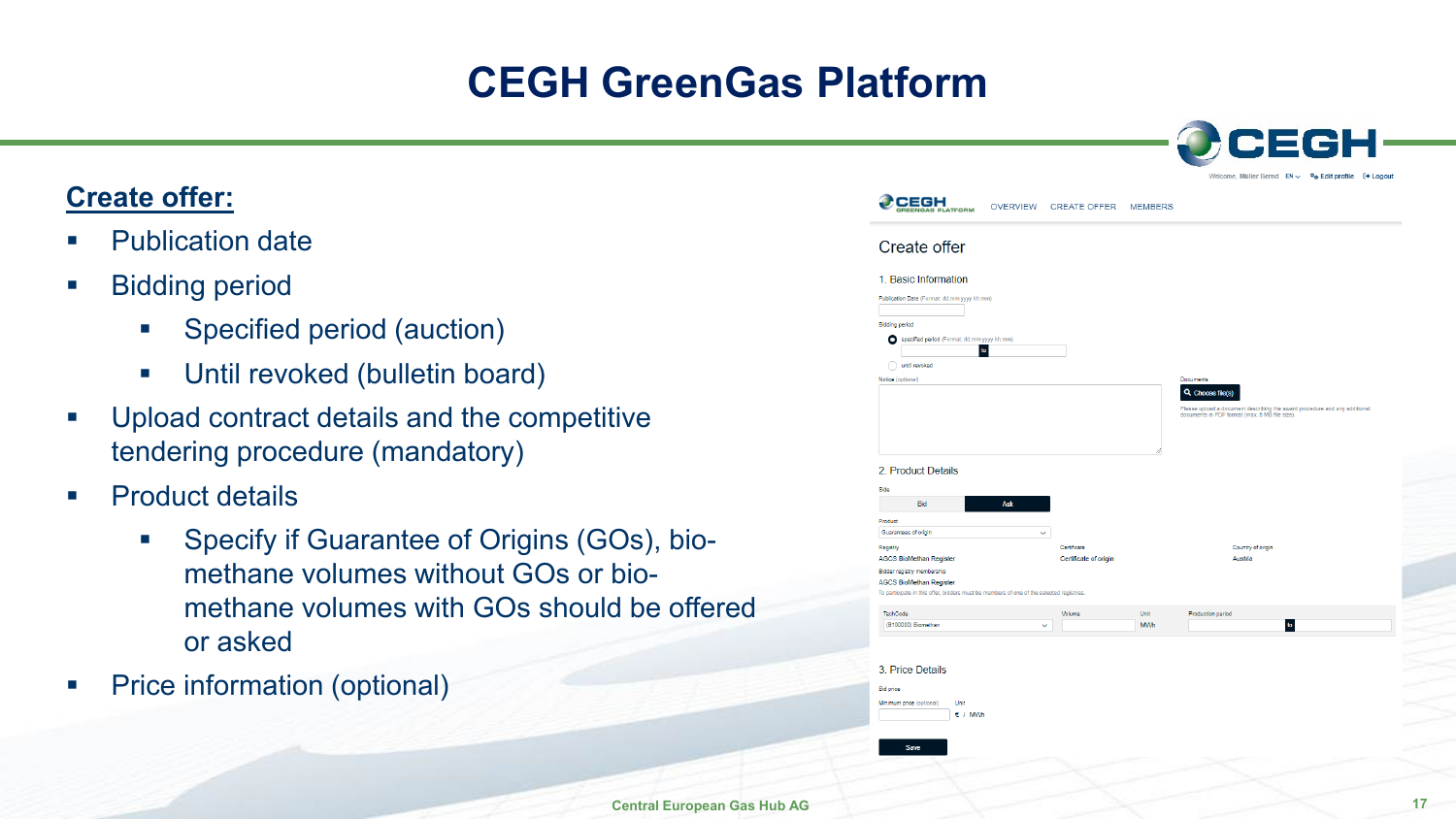### **Place a bid:**

- Requested Volume (MWh)
- **Minimum accepted volume (MWh)** [optional]
- Price  $(\epsilon/MWh)$
- **Upload optional documents in case** needed (e.g. contract relevant details)
- **Placed bids of your company can be seen** on the CEGH GreenGas Platform or exported to an MS-Excel sheet

|                                                                                        |                                          |                                    |                                                                                                                                                                                                                                                                                             | Welcome, Müller Bernd $EN \vee$ $\Phi_{\Phi}$ Edit profile $[+$ Logout |                |  |
|----------------------------------------------------------------------------------------|------------------------------------------|------------------------------------|---------------------------------------------------------------------------------------------------------------------------------------------------------------------------------------------------------------------------------------------------------------------------------------------|------------------------------------------------------------------------|----------------|--|
| 2EGH<br><b>ATFORM</b>                                                                  | <b>OVERVIEW</b>                          | <b>CREATE OFFER</b>                | <b>MEMBERS</b>                                                                                                                                                                                                                                                                              |                                                                        |                |  |
| 5 hours, 43 minutes left to bid                                                        |                                          |                                    |                                                                                                                                                                                                                                                                                             |                                                                        | Place your bid |  |
| GreenGas2                                                                              |                                          |                                    | Publication date: 31.03.2022 09:05<br>Offer ID: 673                                                                                                                                                                                                                                         | <b>Documents</b>                                                       |                |  |
| <b>Ask</b>                                                                             | Minimum price<br>90.00 € / MWh           |                                    | Product<br>Guarantees of origin<br>Registry / Certificate / Country of origin<br>AGCS BioMethan Register / Certificate of origin / Austria<br><b>Bidding period</b><br>31.03.2022 09:07 - 31.03.2022 15:00<br>Registry membership required to participate<br><b>AGCS BioMethan Register</b> | Excuse<br>屆<br>(19551 Bytes)                                           |                |  |
| Biomethan auf Basis von Biogas (B110000)<br>Volume<br><b>100 MWh</b>                   | Production period<br>01.07.22 - 15.10.22 |                                    |                                                                                                                                                                                                                                                                                             |                                                                        |                |  |
|                                                                                        |                                          |                                    |                                                                                                                                                                                                                                                                                             |                                                                        |                |  |
| 모 Bids                                                                                 |                                          |                                    |                                                                                                                                                                                                                                                                                             |                                                                        |                |  |
| Place a bid                                                                            |                                          |                                    |                                                                                                                                                                                                                                                                                             |                                                                        |                |  |
| Requested volume                                                                       | <b>MWh</b>                               | Minimum accepted volume (optional) | <b>MV/h</b>                                                                                                                                                                                                                                                                                 |                                                                        |                |  |
| Price (>= 90.00 € / MWh)<br>Notice (optional)                                          | €/MWh                                    |                                    |                                                                                                                                                                                                                                                                                             |                                                                        |                |  |
|                                                                                        |                                          |                                    |                                                                                                                                                                                                                                                                                             |                                                                        |                |  |
| <b>Additional documents</b>                                                            |                                          |                                    |                                                                                                                                                                                                                                                                                             |                                                                        |                |  |
| Q Choose file(s)<br>Please upload the document(s) as a PDF-file (max. 5 MB file size). |                                          |                                    |                                                                                                                                                                                                                                                                                             |                                                                        |                |  |

CEGH

**Central European Gas Hub AG**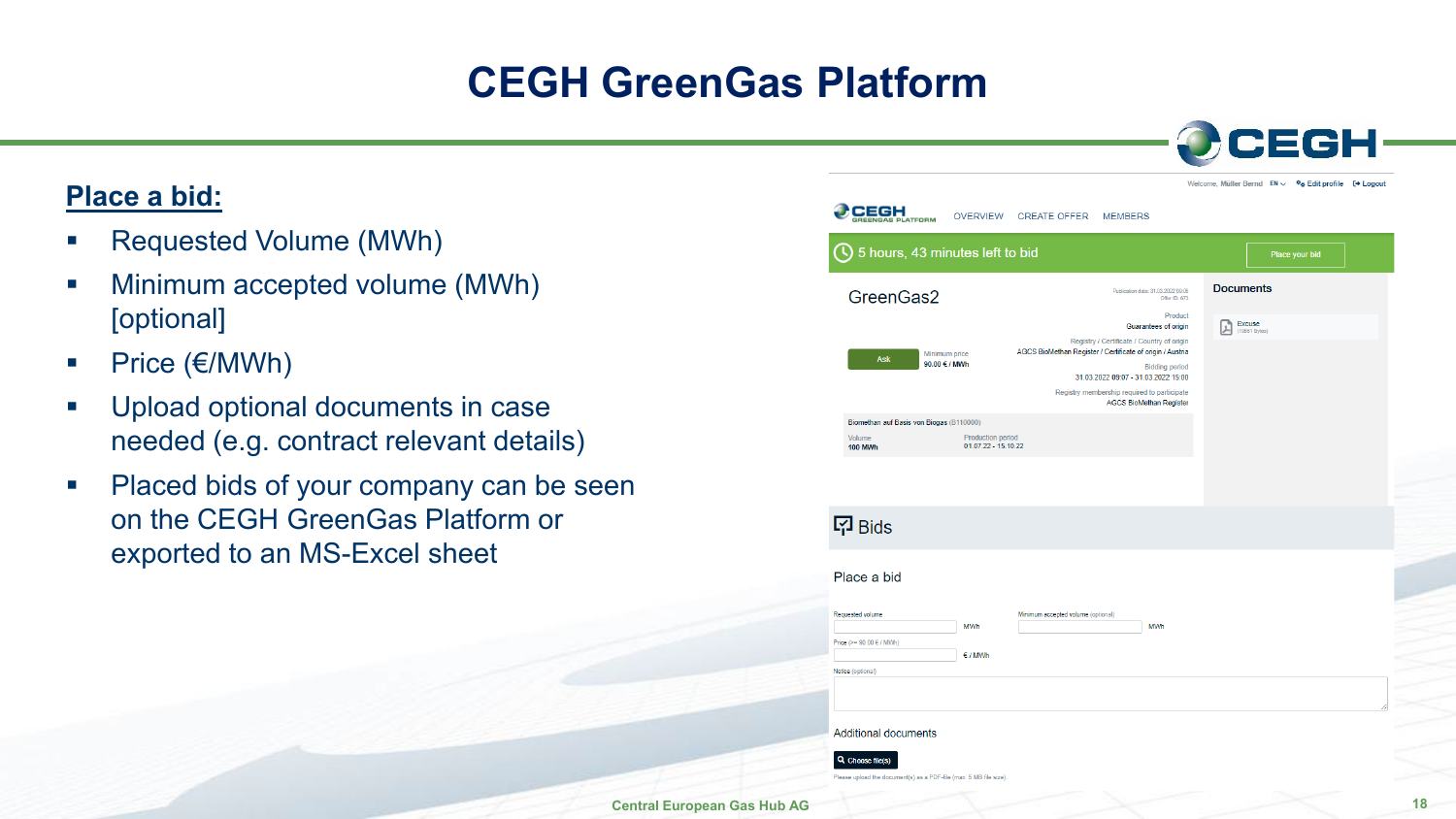

- register for publication alerts via email or
- **•** register as "Platform Users" for the possibility to place bids/asks

### **Platform Users** are

- publishing bids/asks for Guarantee of Origins (GOs), bio-methane volumes without GOs or bio-methane volumes with GOs
- **EXEDENT Informing all registered platform users by using the CEGH GreenGas Platform**
- **•** collecting bids
- the contact for all product related questions
- **CEGH** is
	- operator of the CEGH GreenGas Platform
	- **•** providing technical support for customers
	- Further improving and developing the CEGH GreenGas Platform based on market needs

The conclusion of a contract for the offered products is subject to discretion of the company offering or requesting this products.

CEGH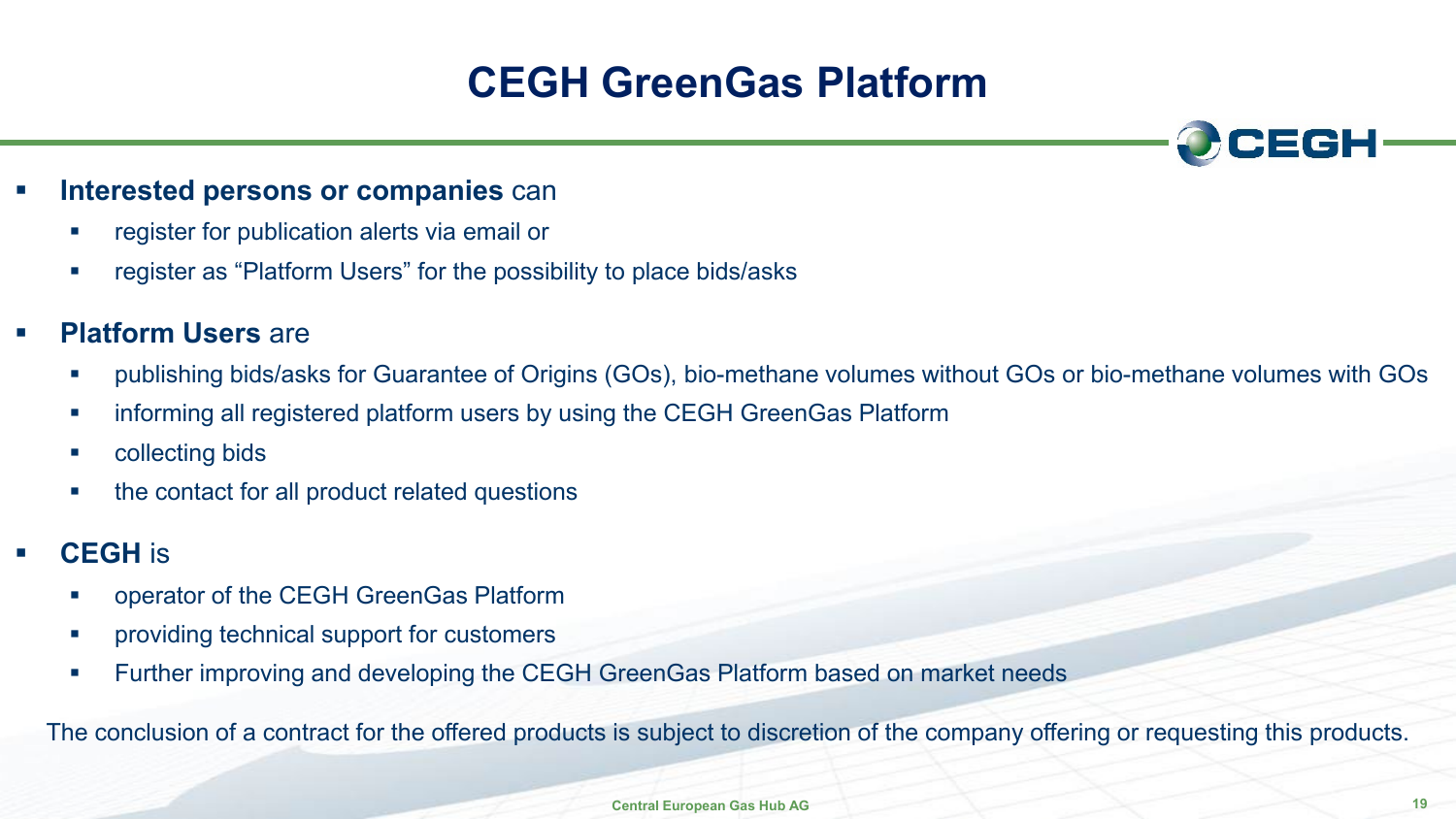

- CEGH is inviting everyone (producers & market participants) to register and participate
- CEGH is happy to receive feedback for further improving and developing the platform
- CEGH is looking for input on additional features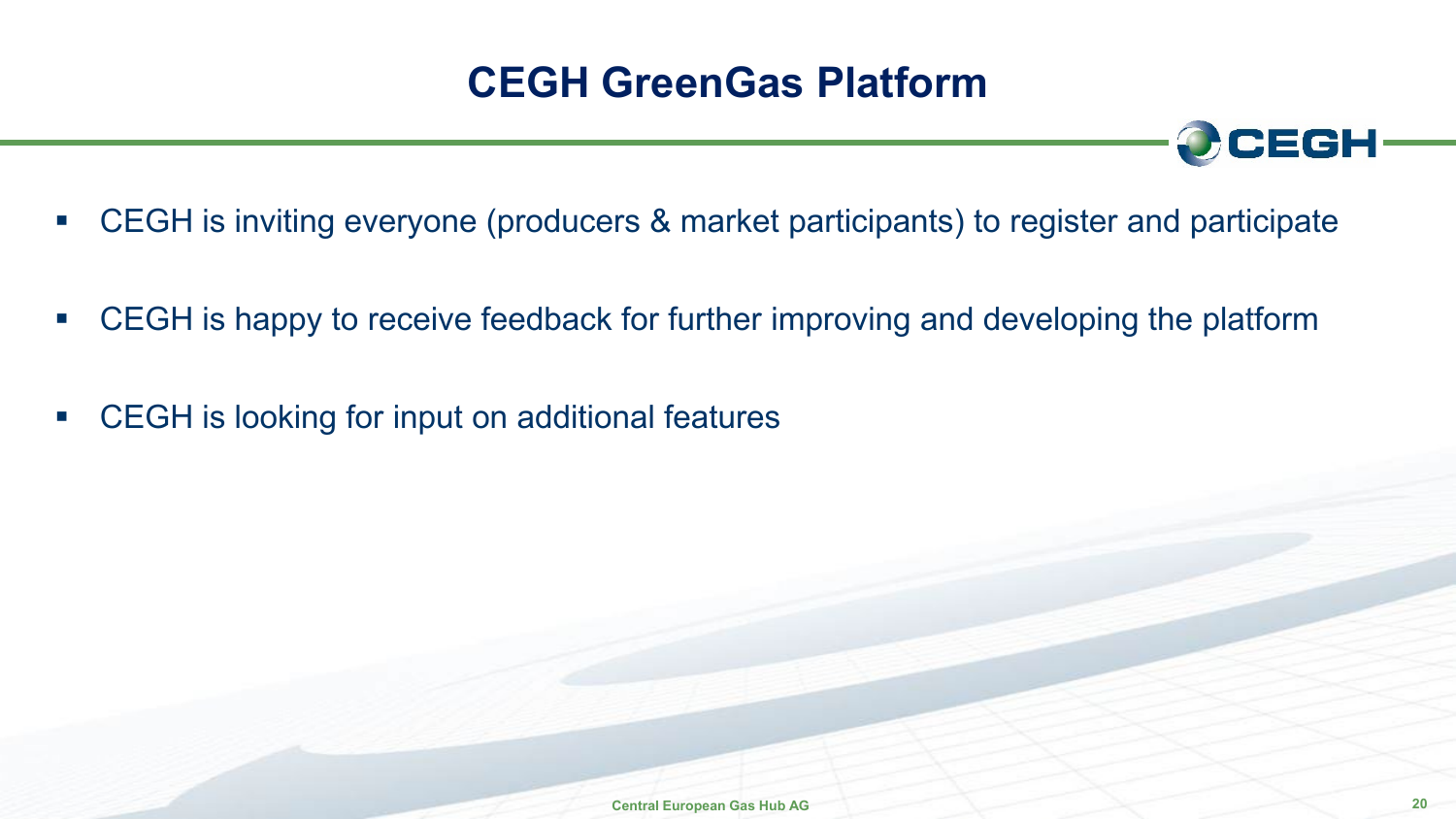

# **Thank you very much for your attention**